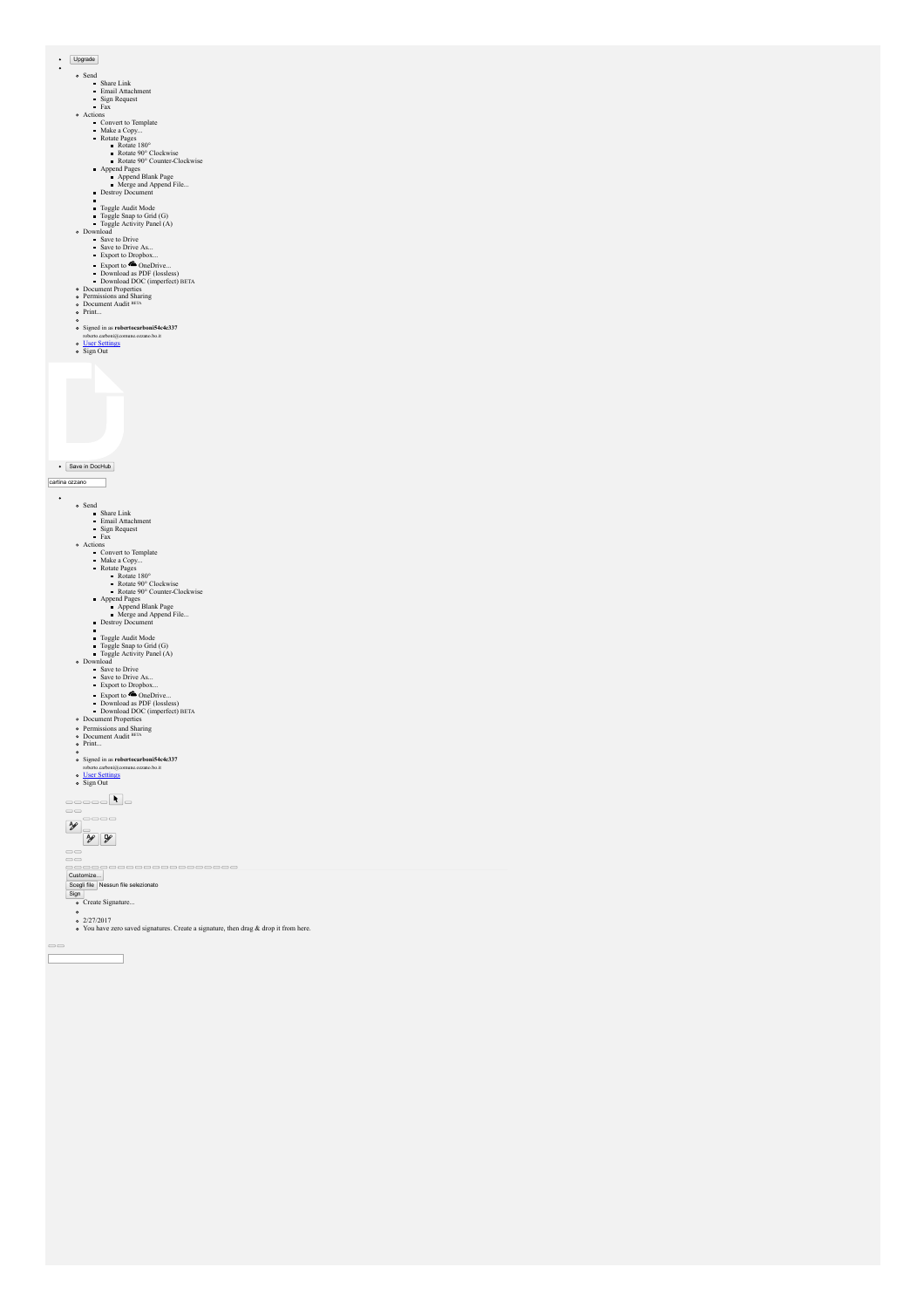

Page 1 of  $\bar{1}$ **nload Progress** Dov

 $NaN%$ 

VI SAMORO P<br>A SAMORO P<br>GENERAL VI A E MARTIED A CONTRACTE DE SUPERINTEN DE LA CONTRACTE DE SUPERINTENT DE LA CONTRACTE DE SUPERINTENT (1990)<br>CONTRACTE DE LA CONTRACTE DE LA CONTRACTE DE LA CONTRACTE DE LA CONTRACTE DE LA C